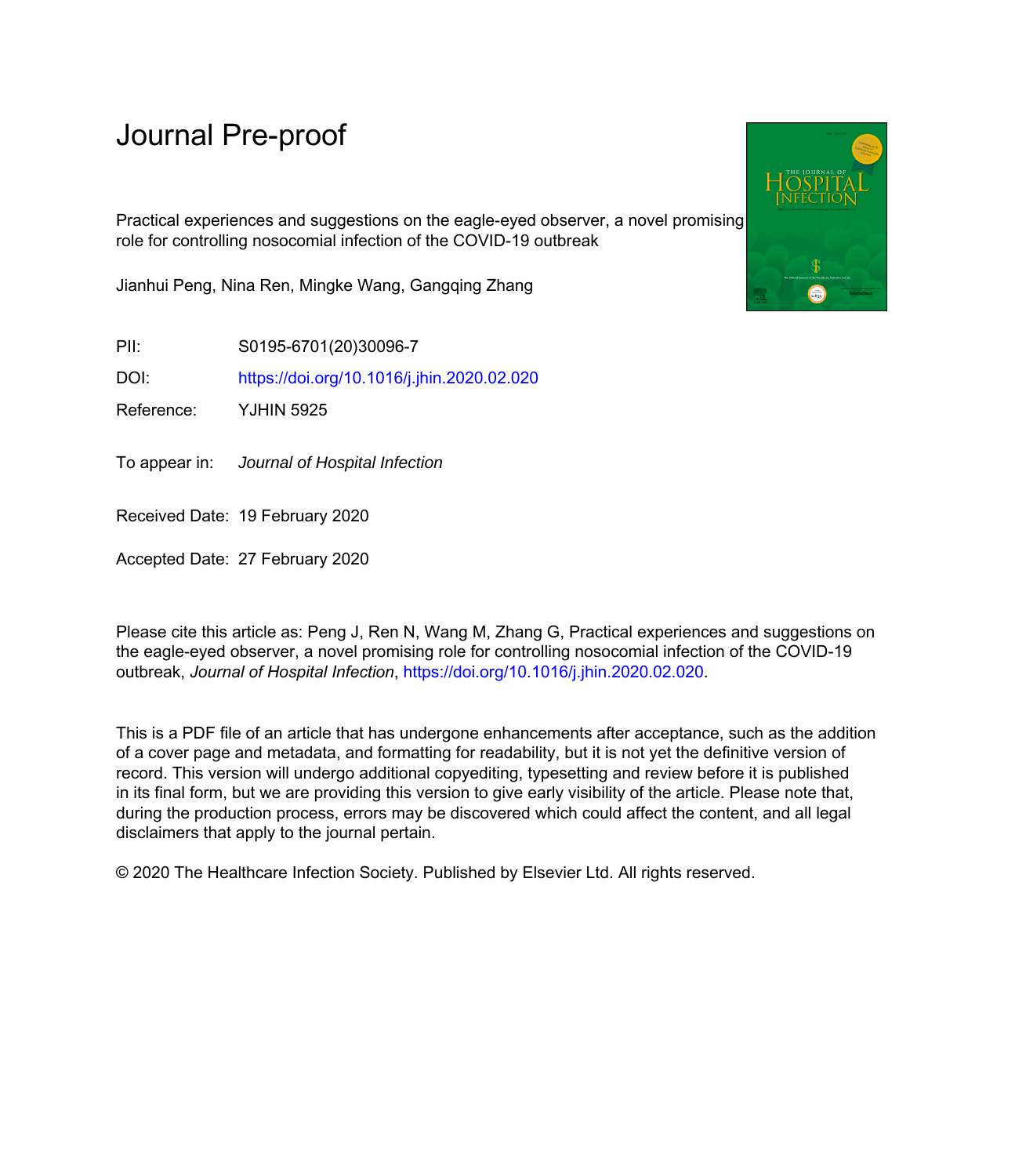**Practical experiences and suggestions on the eagle-eyed observer, a novel promising role for controlling nosocomial infection of the COVID-19 outbreak** 

**Jianhui Peng<sup>1</sup> , Nina Ren<sup>2</sup> , Mingke Wang<sup>3</sup> \*, Gangqing Zhang<sup>4</sup> \*** 

<sup>1</sup> Department of Quality Management, Guangdong Second Provincial General Hospital,

Guangzhou 510317, Guangdong, China

 $2$  Guangdong Online Hospital, Guangdong Second Provincial General Hospital, Guangzhou 510317, Guangdong, China

<sup>3</sup> Department of Epidemic Prevention, No. 92371 Unit Hospital of PLA, Fuding 355200, Fujian, China

<sup>4</sup> Guangdong Second Provincial General Hospital, Guangzhou 510317, Guangdong, China

Jianhui Peng and Nina Ren contributed equally to this work.

**\*Correspondence:** M.W (wmke020@sina.com); G.Z (15813368002@163.com)

The outbreak of 2019 novel coronavirus disease (COVID-19) has so far gained intense attention not only within China but internationally<sup>[1,2]</sup>. We report a novel infection control measure, the eagle-eyed observer. This originated from the national emergency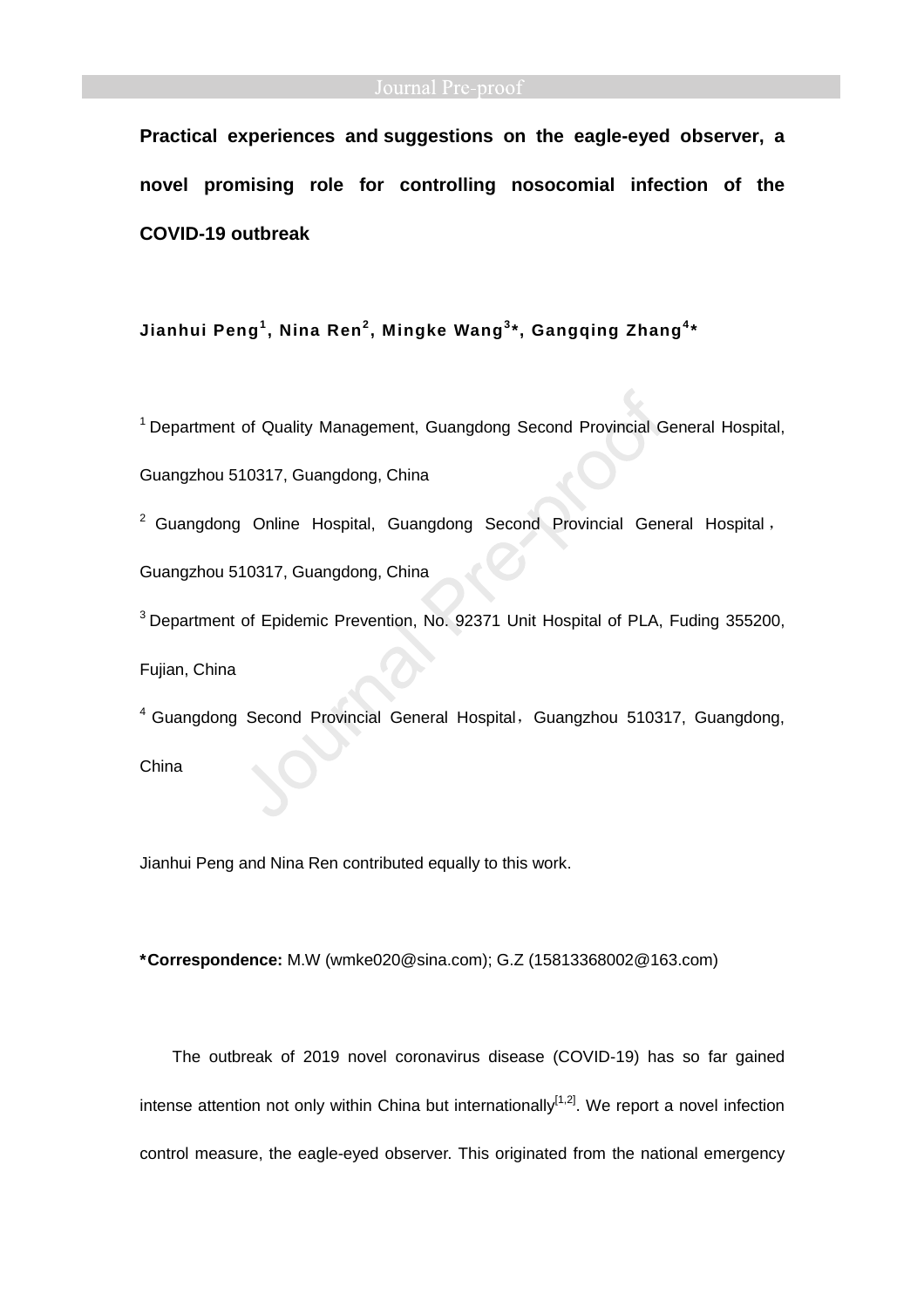medical team in field rescue, and has been reported to minimize the risk of nosocomial infection and provide psychological protection of medical workers in the fight against COVID-19<sup>[3,4]</sup>. This innovation has been highly recommended by the frontline medical staff <sup>[5]</sup>. By Feb 23, 2020, our hospital had admitted 35 confirmed cases of COVID-19 and 233 suspected cases. There have been thousands of person-times of medical staff entering isolation wards, but none developed nosocomial infections. By contrast hospital-related transmission of COVID-19 was recently suspected in up to 29% of health-care workers<sup>[6]</sup>. Here our practical experiences and suggestions are discussed.

The eagle-eyed observer operates at three stages.

Before medical workers enter isolation wards

1. Measure body temperature, record related information, and instruct them to enter changing room I (Entrance, clean area).

2. Guide medical workers to wear personal protective equipment (PPE) properly and give them detailed instruction on precautions, especially for staff entering the isolation wards for the first time.

### When medical workers are in the isolation wards

1. Observe the disease status and mood of patients via computer monitors, respond to the call needs of patients and on-duty staff, communicate with medical staff timely and assist them in their work.

2. Remind medical staff when occupational exposures may have occurred, and guide their quarantine and management if necessary.

3. Coordinate specimen transportation, patient access and inspection, and supervise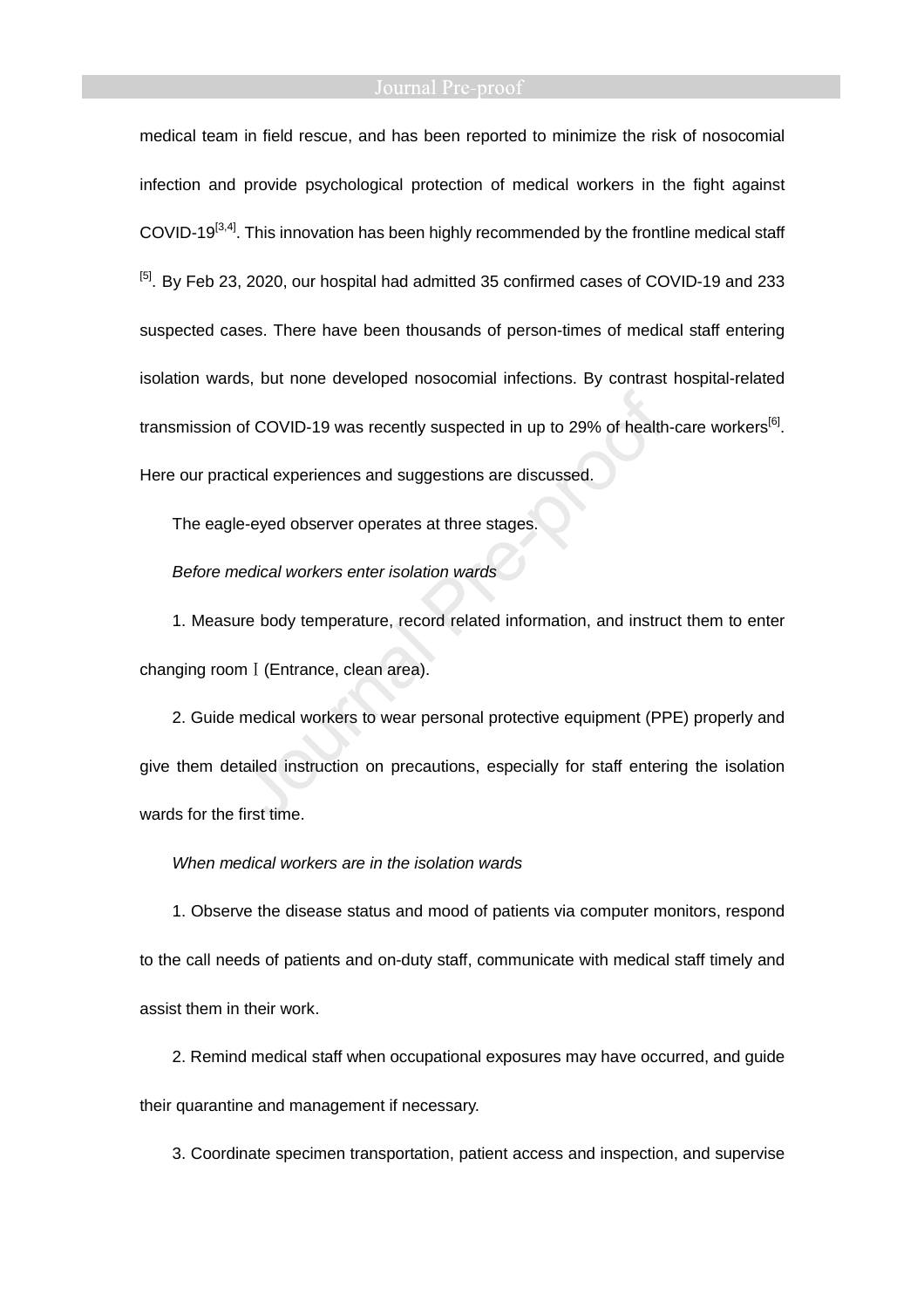the implementation of disinfection.

4. Receive drugs, food and medical equipments and transfer them to the isolation

wards through delivery windows.

5. Record the negative pressure parameters and airflow operation parameters, and maintain the normal operation of the negative pressure isolation wards.

After medical workers leave isolation wards

1. Monitor the process of removing PPE by medical staff using a monitoring system,

that can identify and correct problems.

2. Measure body temperature, record related information, and instruct staff to leave the isolation wards.

3. Check, replenish, distribute and keep the inventory of PPE to ensure a sufficient supply of equipment.

4. Prepare a handover record.

The eagle-eyed observers also made some practical suggestions that were adopted. Spectacle legs of medical staff were tied firmly with elastic ties, and the head band of the protective mask was placed outside the legs of the glasses, to prevent spectacles falling off. Equipment was arranged in the order it was required, and diagrams outlining steps of use were created and displayed. Isolation wards were equipped with automatic disinfectant dispensers and taps. Finally, to improve the observation system, regular video conference between the observer team and medical staff team in the isolation wards were organized.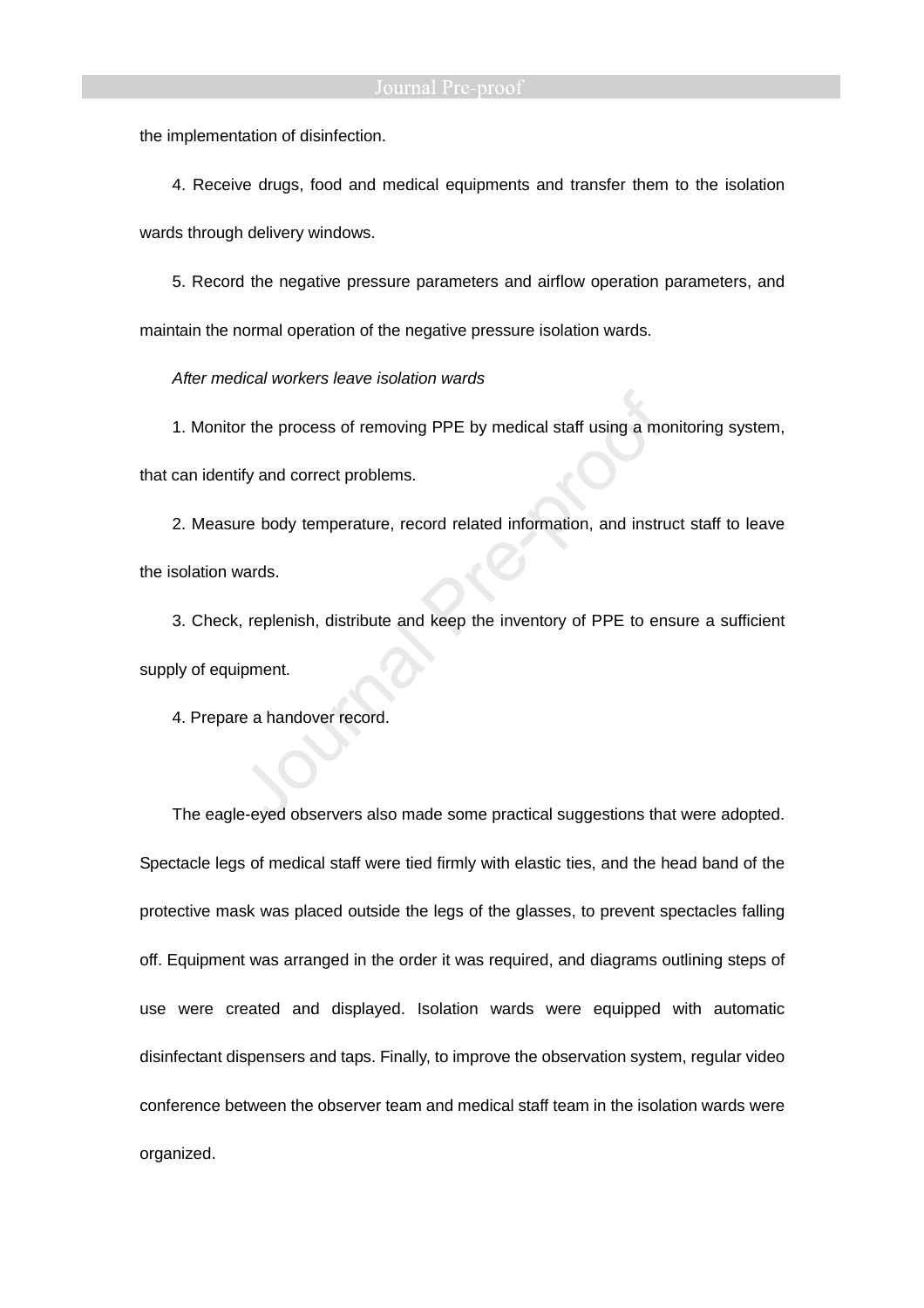Staff with abundant infection control experience were preferentially appointed as observers by the Department of Infection Control and Nursing. Observers also received intensive training to become familiar with the requirements for infection control in the isolation wards, and had to pass theoretical and practical tests so that they could truly be described as guardians of medical staff<sup>[4]</sup>.

In future, artificial intelligent technologies applied in the eagle-eyed observer system might detect problems earlier and privde automatic warning. Automatic robotic devices for the diagnosis and treatment, nursing care in patients, and goods transfer, medical waste packaging and transportation in the isolation wards may be the development direction. Additionally, internet-based real-time monitoring technologies applied in this system can help overcome space l;imitations. Currently, the severe situation in COVID-19 has not been effectively controlled. Our experiences and suggestions on the eagle-eyed observer may be valuable for controlling nosocomial infection of the COVID-19 outbreak and other acute infectious diseases.

### **Conflict of interest statement**

None.

## **Acknowledgements**

We thank Guanwen Lin, Weidong Lao and all other colleagues in Guangdong Second Provincial General Hospital for their proposal and improvement of the role of eagle-eyed observer.